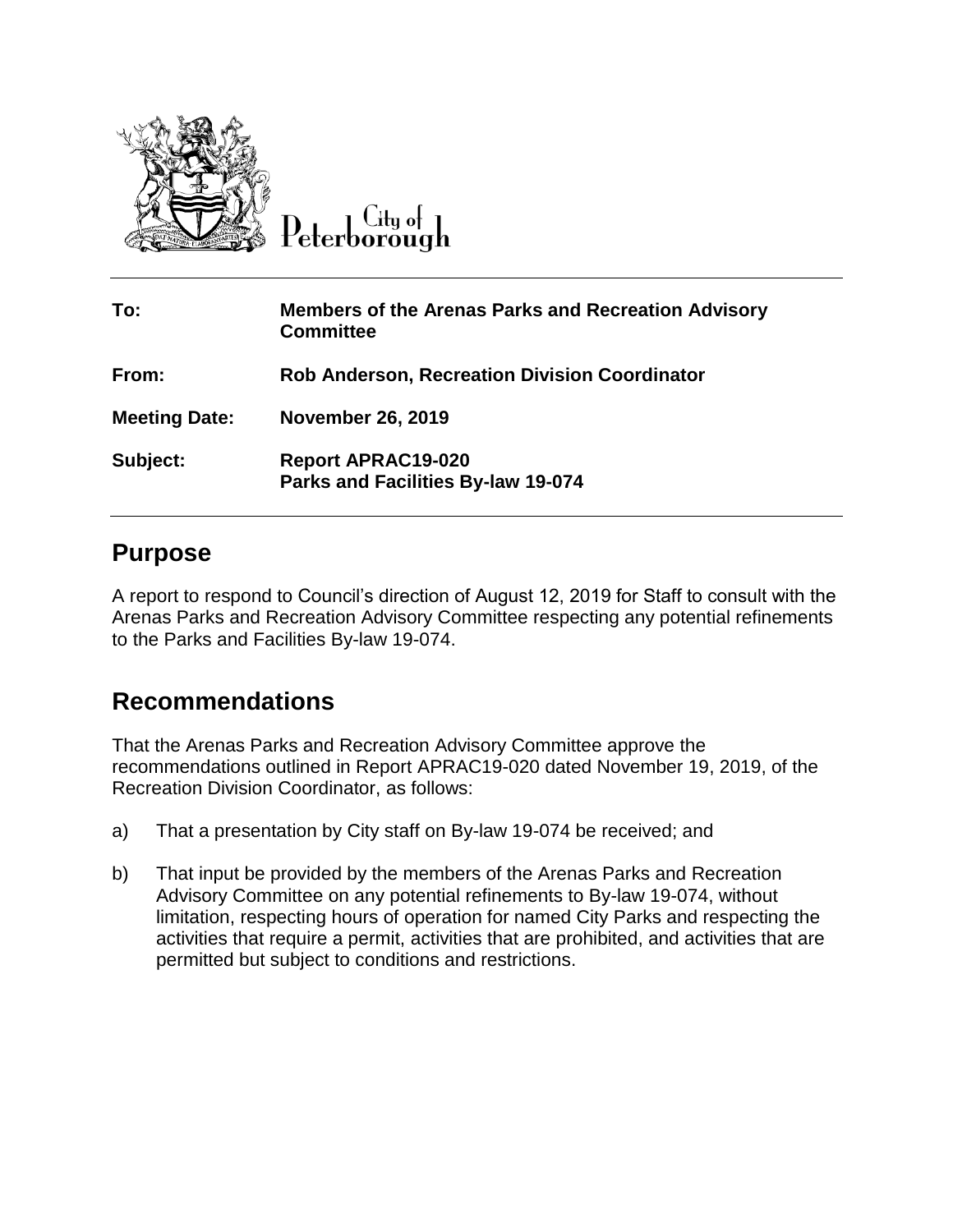## **Budget and Financial Implications**

There is no budget or financial implication resulting from the approval of the recommendations of this report.

# **Background**

As per the recommendation of Report CSD19-013 dated August 12, 2019, Council passed the Parks and Facilities By-law19-074, being a by-law that regulates and promotes responsible, shared use and enjoyment of parks and related facilities. The Bylaw is attached as Appendix "A", and Report CSD19-013 is attached as Appendix "B".

Upon approval of the By-law on August 12, 2019, Council added the following recommendations to report CSD19-013:

- a) That following the passing of the proposed Parks and Facilities By-law at Council's August 12, 2019 special meeting, staff consult with the City's Arenas Parks and Recreation Advisory Committee respecting any potential refinements to the By-law including, without limitation, respecting hours of operation for named City Parks and respecting the activities that require a permit, activities that are prohibited and activities that are permitted but subject to conditions and restrictions;
- b) That Staff report to General Committee by January 31, 2020 respecting the Parks and Facilities By-law following consultation with the Arenas Parks and Recreation Advisory Committee; and
- c) That paragraph 10.a of the proposed Parks and Facilities By-law attached as Appendix "A" to report CSD19-013 be amended by deleting "11:00 pm" and inserting "2:00 am."

On November 26, 2019, City staff including the City Solicitor will attend the Arenas Parks and Recreation Advisory Committee (APRAC) to overview By-law 19-074, and to consult with members of APRAC as directed by Council. All input from APRAC will be reported to General Committee in January 2020.

Staff have been given specific direction to consult only with APRAC, and not the general public. The general public will have opportunity to speak to this matter when the report is before Council, following the General Committee meeting in January 2020.

Submitted by,

Rob Anderson Recreation Division Coordinator